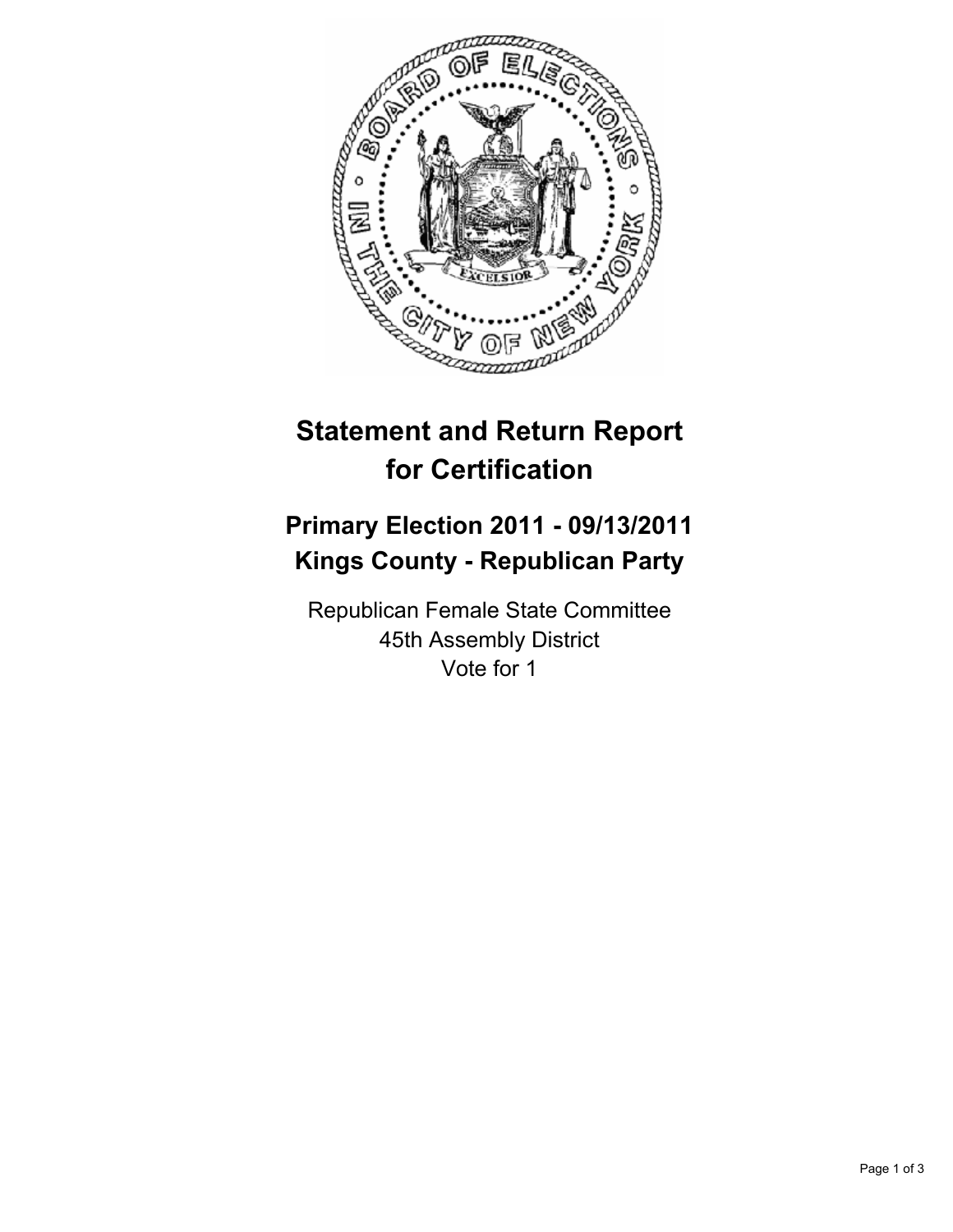

### **Assembly District 45**

| <b>PUBLIC COUNTER</b>                                    | 1,707    |
|----------------------------------------------------------|----------|
|                                                          |          |
| <b>EMERGENCY</b>                                         | 0        |
| ABSENTEE/MILITARY                                        | 34       |
| <b>FEDERAL</b>                                           | 0        |
| SPECIAL PRESIDENTIAL                                     | $\Omega$ |
| <b>AFFIDAVIT</b>                                         | 14       |
| <b>Total Ballots</b>                                     | 1,755    |
| Less - Inapplicable Federal/Special Presidential Ballots | 0        |
| <b>Total Applicable Ballots</b>                          | 1,755    |
| <b>JOAN BRAUNSTEIN</b>                                   | 1.064    |
| <b>ORIT TANNER</b>                                       | 315      |
| <b>Total Votes</b>                                       | 1,379    |
| Unrecorded                                               | 376      |